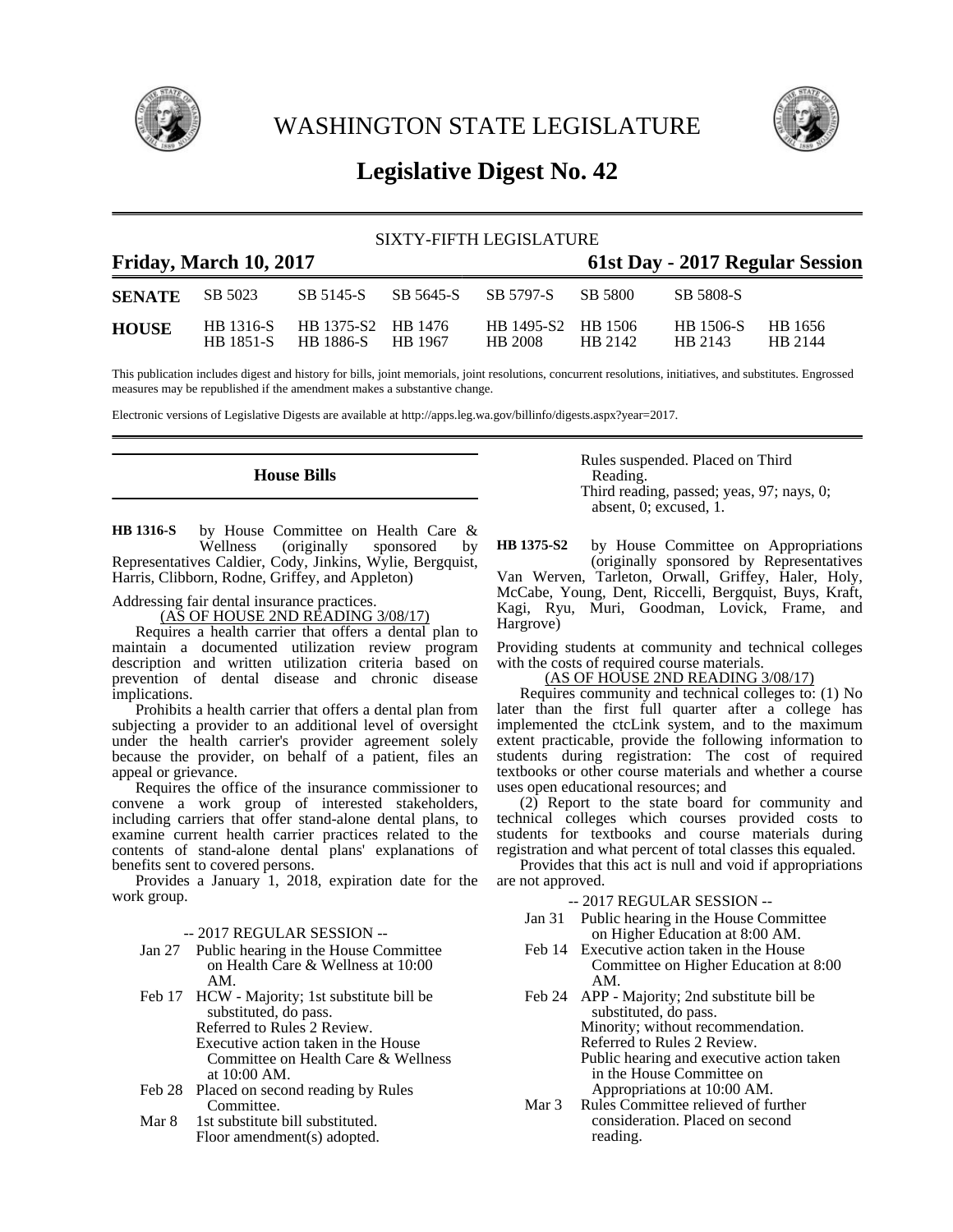- Mar 8 2nd substitute bill substituted. Floor amendment(s) adopted. Rules suspended. Placed on Third Reading. Third reading, passed; yeas, 97; nays, 0; absent, 0; excused, 1.
- by Representatives Peterson, Buys, Van Werven, and Short **HB 1476**

Ensuring the ongoing viability of safe, reliable, on-site sewage systems in marine counties by identifying best management practices with accountability in on-site program management plans without creating or newly authorizing a fee or other program funding source.

(AS OF HOUSE 2ND READING 3/08/17)

Identifies best management practices to be used by septic owners, operators, and installers for ensuring the safe operation and maintenance of on-site sewage disposal systems, including the design and maintenance of on-site sewage disposal system risers and lids.

- -- 2017 REGULAR SESSION --
- Jan 20 First reading, referred to Environment (Not Officially read and referred until adoption of Introduction report).
- Jan 30 Public hearing in the House Committee on Environment at 1:30 PM.
- Feb 16 ENVI Majority; do pass. Minority; do not pass. Executive action taken in the House Committee on Environment at 8:00 AM.
- Feb 17 Referred to Rules 2 Review.
- Feb 27 Rules Committee relieved of further consideration. Placed on second reading.
- Mar 8 Floor amendment(s) adopted. Rules suspended. Placed on Third Reading. Third reading, passed; yeas, 72; nays, 25; absent, 0; excused, 1.

by House Committee on Finance (originally sponsored by Representatives Fey, Muri, Sawyer, Sells, Jinkins, and Doglio) **HB 1495-S2**

Incentivizing the development of commercial office space in cities with a population of greater than fifty thousand and located in a county with a population of less than one million five hundred thousand.

## (AS OF HOUSE 2ND READING 3/08/17)

Authorizes the governing authority of a city with a population of greater than fifty thousand that is located in a county with a population of less than one million five hundred thousand to adopt a local sales and use tax exemption program to incentivize the development of commercial office space in urban centers with access to transit, high capacity transportation systems, and other amenities.

Requires the joint legislative audit and review committee to study the effectiveness of the local sales and use tax exemption program.

Provides a December 31, 2025, expiration date for the study.

-- 2017 REGULAR SESSION --

- Jan 25 Public hearing in the House Committee on Local Government at 8:00 AM.
- Feb 9 Executive action taken in the House Committee on Local Government at 1:30 PM.
- Feb 22 Public hearing in the House Committee on Finance at 8:00 AM.
- Feb 23 FIN Majority; 2nd substitute bill be substituted, do pass. Executive action taken in the House Committee on Finance at 8:00 AM.
- Feb 24 Referred to Rules 2 Review.<br>Mar 3 Rules Committee relieved of
- Rules Committee relieved of further consideration. Placed on second reading.
- Mar 8 2nd substitute bill substituted. Floor amendment(s) adopted. Rules suspended. Placed on Third Reading. Third reading, passed; yeas, 79; nays, 18; absent, 0; excused, 1.

by Representatives Senn, Pellicciotti, Slatter, Macri, Peterson, Chapman, Ortiz-Self, Bergquist, Sawyer, Frame, Gregerson, Farrell, Kilduff, Kagi, Dolan, Clibborn, Pollet, McBride, Stanford, Doglio, Appleton, Robinson, Fitzgibbon, Sells, Goodman, Tharinger, Hudgins, Ormsby, Riccelli, Fey, and Pettigrew **HB 1506**

Addressing workplace practices to achieve gender pay equity.

(AS OF HOUSE 2ND READING 3/08/17)

Updates the existing state equal pay act to address income disparities, employer discrimination, retaliation practices, and the equal status of workers in this state.

-- 2017 REGULAR SESSION --

- Jan 23 First reading, referred to Labor & Workplace Standards (Not Officially read and referred until adoption of Introduction report).
- Jan 24 Public hearing in the House Committee on Labor & Workplace Standards at 1:30 PM.
- Jan 30 LAWS Majority; do pass. Minority; do not pass. Minority; without recommendation. Executive action taken in the House Committee on Labor & Workplace Standards at 1:30 PM.
- Feb 2 Referred to Appropriations.
- Feb 16 Public hearing in the House Committee on Appropriations at 3:30 PM.
- Feb 24 APP Majority; 1st substitute bill be substituted, do pass. Minority; do not pass. Referred to Rules 2 Review. Executive action taken in the House Committee on Appropriations at 10:00 AM.
- Mar 3 Rules Committee relieved of further consideration. Placed on second reading.
- Mar 8 1st substitute bill not substituted. Floor amendment(s) adopted.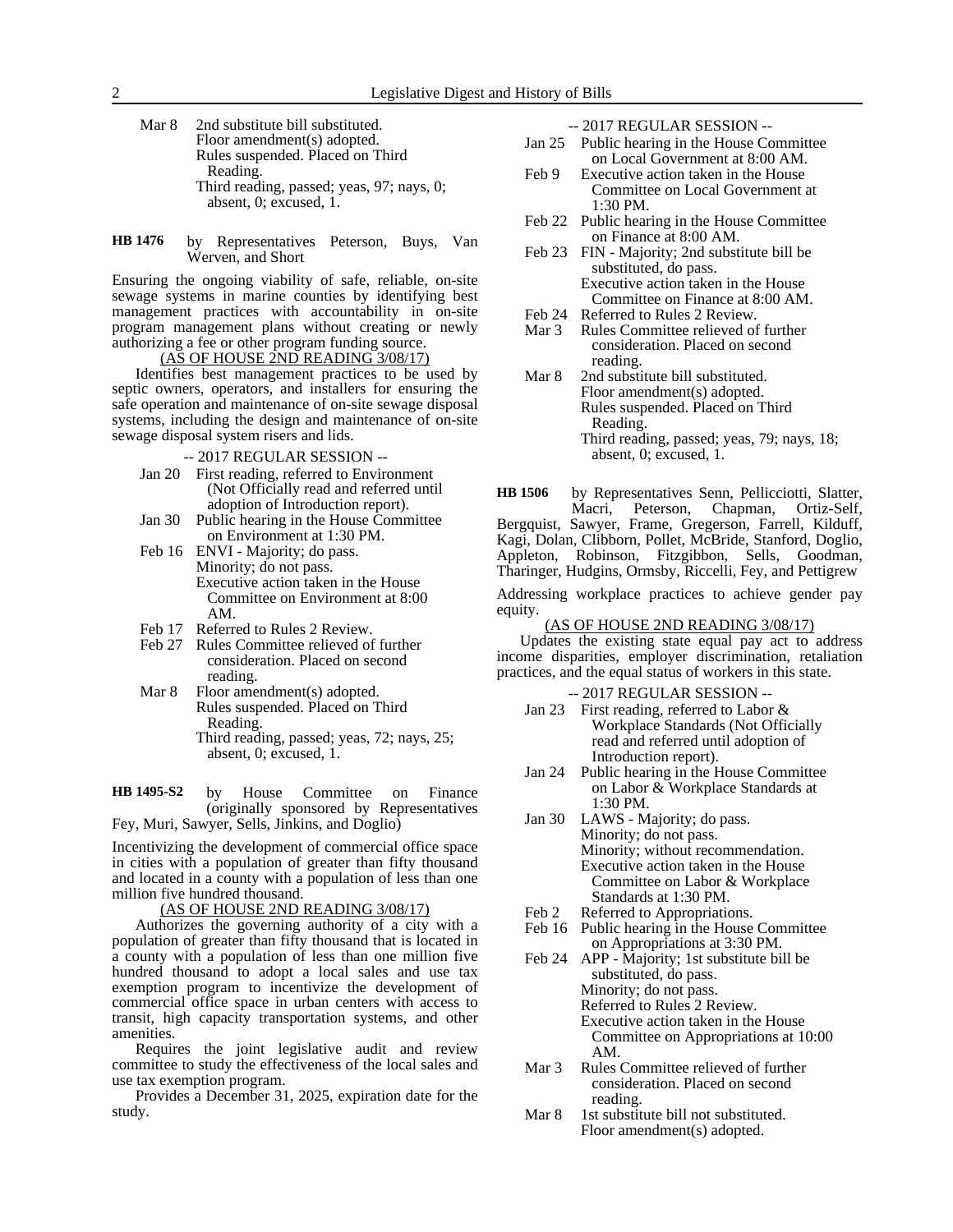Rules suspended. Placed on Third Reading. Third reading, passed; yeas, 61; nays, 36; absent, 0; excused, 1.

by House Committee on Appropriations (originally sponsored by Representatives Senn, Pellicciotti, Slatter, Macri, Peterson, Chapman, Ortiz-Self, Bergquist, Sawyer, Frame, Gregerson, Farrell, Kilduff, Kagi, Dolan, Clibborn, Pollet, McBride, Stanford, Doglio, Appleton, Robinson, Fitzgibbon, Sells, Goodman, Tharinger, Hudgins, Ormsby, Riccelli, Fey, and Pettigrew) **HB 1506-S**

Addressing workplace practices to achieve gender pay equity.

(NOT SUBSTITUTED FOR - SEE ORIGINAL BILL)

Updates the existing state equal pay act to address income disparities, employer discrimination, and retaliation practices, and to reflect the equal status of workers in this state.

Provides that this act is null and void if appropriations are not approved.

-- 2017 REGULAR SESSION --

- Jan 24 Public hearing in the House Committee on Labor & Workplace Standards at 1:30 PM.
- Jan 30 Executive action taken in the House Committee on Labor & Workplace Standards at 1:30 PM.
- Feb 16 Public hearing in the House Committee on Appropriations at 3:30 PM.
- Feb 24 APP Majority; 1st substitute bill be substituted, do pass. Minority; do not pass.
	- Referred to Rules 2 Review.

Executive action taken in the House Committee on Appropriations at 10:00 AM.

- Mar 3 Rules Committee relieved of further consideration. Placed on second reading.
- Mar 8 1st substitute bill not substituted.

by Representatives Dent, Gregerson, Hargrove, Tarleton, Klippert, and Clibborn **HB 1656**

Establishing a community aviation revitalization loan program.

(AS OF HOUSE 2ND READING 3/08/17)

Creates an airport infrastructure loan program, to be known as the community aviation revitalization loan program, for political subdivisions of the state that own or manage airports to acquire loans to fund capital projects.

Requires the aviation division of the department of transportation to administer the loan program.

Creates the community aviation revitalization loan oversight task force to oversee and provide consultation to the department of transportation in relation to the loan program.

Exempts the following from disclosure under the public records act: Financial and commercial information and records supplied by businesses or individuals during application for loans or program services provided by the loan program.

Creates the community aviation revitalization revolving loan account.

-- 2017 REGULAR SESSION --

- Jan 26 First reading, referred to Transportation (Not Officially read and referred until adoption of Introduction report).
- Feb 13 Public hearing in the House Committee on Transportation at 3:30 PM.
- Feb 20 TR Majority; do pass. Minority; do not pass. Executive action taken in the House Committee on Transportation at 1:30 PM.
- Feb 23 Referred to Rules 2 Review.<br>Mar 1 Rules Committee relieved of
- Rules Committee relieved of further consideration. Placed on second reading.
- Mar 8 Floor amendment(s) adopted. Rules suspended. Placed on Third Reading. Third reading, passed; yeas, 95; nays, 2; absent, 0; excused, 1.

by House Committee on Transportation (originally sponsored by Representatives **HB 1851-S**

Dolan, Harris, Hudgins, MacEwen, Kilduff, Haler, Robinson, Bergquist, Fitzgibbon, Doglio, Pollet, Ormsby, and Stanford)

Protecting taxpayers by providing for accountability and transparency in government contracting.

(AS OF HOUSE 2ND READING 3/08/17)

Establishes the taxpayer protection act.

Requires an agency to meet the criteria in RCW 41.06.142 (section 6 of this act) and conduct a comprehensive impact assessment if the estimated cost of contract performance is greater than twenty thousand dollars before issuing a request for a proposal under chapter 39.26 RCW, to contract out to purchase from a private sector entity or nonprofit organization, goods and services that have been customarily and historically provided by public employees.

Expands the duties of the department of enterprise services, the office of financial management, the joint legislative audit and review committee, and the state auditor with regard to accountability and transparency in government contracting.

- -- 2017 REGULAR SESSION --
- Feb 14 Public hearing in the House Committee on State Government and Elections & Information Technology at 8:00 AM.
- Feb 17 Executive action taken in the House Committee on State Government and Elections & Information Technology at 10:00 AM.
- Feb 22 Public hearing in the House Committee on Transportation at 1:30 PM.
- Feb 23 TR Majority; 1st substitute bill be substituted, do pass. Minority; do not pass. Executive action taken in the House Committee on Transportation at 1:30 PM.
- Feb 24 Referred to Rules 2 Review.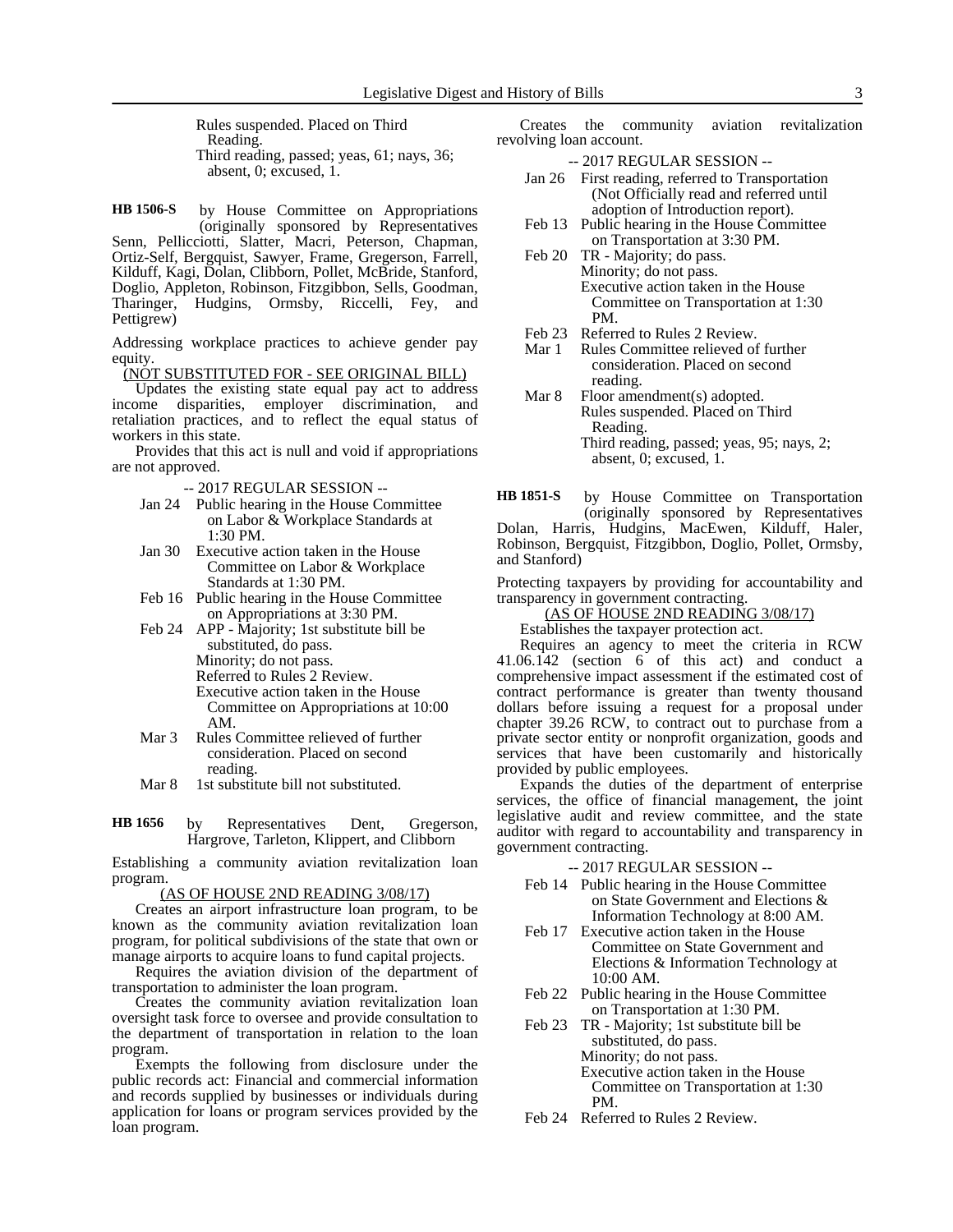| Mar 2 | Rules Committee relieved of further        |
|-------|--------------------------------------------|
|       | consideration. Placed on second            |
|       | reading.                                   |
| Mar 8 | 1st substitute bill substituted.           |
|       | Floor amendment(s) adopted.                |
|       | Rules suspended. Placed on Third           |
|       | Reading.                                   |
|       | Third reading, passed; yeas, 69; nays, 28; |
|       | absent, 0; excused, 1.                     |

by House Committee on Education (originally sponsored by Representatives Harris, Santos, and Pollet) **HB 1886-S**

Concerning the responsibilities of the superintendent of public instruction and the state board of education. (REVISED FOR ENGROSSED: Establishing a legislative task force to review issues relating to the responsibilities of the superintendent of public instruction and the state board of education. )

(AS OF HOUSE 2ND READING 3/08/17)

Creates the legislative task force on K-12 governance and responsibilities to develop recommendations regarding the appropriate division of duties between the superintendent of public instruction and the state board of education.

-- 2017 REGULAR SESSION --

- Feb 13 Public hearing in the House Committee on Education at 1:30 PM.
- Feb 16 ED Majority; 1st substitute bill be substituted, do pass. Minority; do not pass. Minority; without recommendation. Executive action taken in the House Committee on Education at 8:00 AM.
- Feb 17 Referred to Rules 2 Review.<br>Mar 1 Rules Committee relieved of
- Rules Committee relieved of further consideration. Placed on second reading.
- Mar 8 1st substitute bill substituted. Floor amendment(s) adopted. Rules suspended. Placed on Third Reading. Third reading, passed; yeas, 97; nays, 0; absent, 0; excused, 1.
- by Representatives Stanford, Ormsby, and Pollet **HB 1967**

Concerning noncompetition agreements.

(AS OF HOUSE 2ND READING 3/08/17)

Requires an employer, in order for a noncompetition agreement to be enforceable, to: (1) Disclose the terms of the agreement in writing to the prospective employee no later than the time of the acceptance of the offer of employment; or

(2) If the agreement is entered into after the commencement of employment, provide independent consideration for the agreement.

-- 2017 REGULAR SESSION --

Feb 6 First reading, referred to Labor & Workplace Standards (Not Officially read and referred until adoption of Introduction report).

- Feb 14 Public hearing in the House Committee on Labor & Workplace Standards at 1:30 PM.
- Feb 16 LAWS Majority; do pass. Minority; do not pass. Executive action taken in the House Committee on Labor & Workplace Standards at 8:00 AM.
- Feb 17 Referred to Rules 2 Review.<br>Mar 6 Rules Committee relieved of
- Rules Committee relieved of further consideration. Placed on second reading.
- Mar 8 Floor amendment(s) adopted. Rules suspended. Placed on Third Reading. Third reading, passed; yeas, 97; nays, 0; absent, 0; excused, 1.

by Representatives Kagi, Jinkins, and Senn **HB 2008**

Addressing the budgeting process for core state services for children.

#### (AS OF HOUSE 2ND READING 3/08/17)

Requires the state institute for public policy, in consultation with the department of social and health services, to develop a single validated tool to assess the care needs of foster children.

Requires the department of social and health services to: (1) Once the validated tool is available for use on a statewide basis, use the tool for assessing the care needs of foster children, including whether the department should provide foster children with behavioral rehabilitation services; and

(2) Notify the caseload forecast council, the office of financial management, and the appropriate fiscal committees of the legislature when it begins statewide use of the validated tool.

Requires the department of social and health services children's administration to, as part of its budget request submittal for the 2018 supplemental operating budget, conduct a review of the most recent caseload forecast of children in foster care and the availability and capacity of licensed foster homes.

Requires foster care, adoption support and related services, and child protective services to: (1) Be included in the forecast of the caseload forecast council; and

(2) Be forecasted and budgeted as maintenance level costs.

### -- 2017 REGULAR SESSION --

- Feb 7 First reading, referred to Appropriations (Not Officially read and referred until adoption of Introduction report).
- Feb 15 Public hearing in the House Committee on Appropriations at 3:30 PM.
- Feb 21 APP Majority; do pass. Minority; do not pass. Minority; without recommendation. Executive action taken in the House Committee on Appropriations at 1:30 PM.
- Feb 24 Referred to Rules 2 Review.
- Mar 7 Rules Committee relieved of further consideration. Placed on second reading.
- Mar 8 Floor amendment(s) adopted.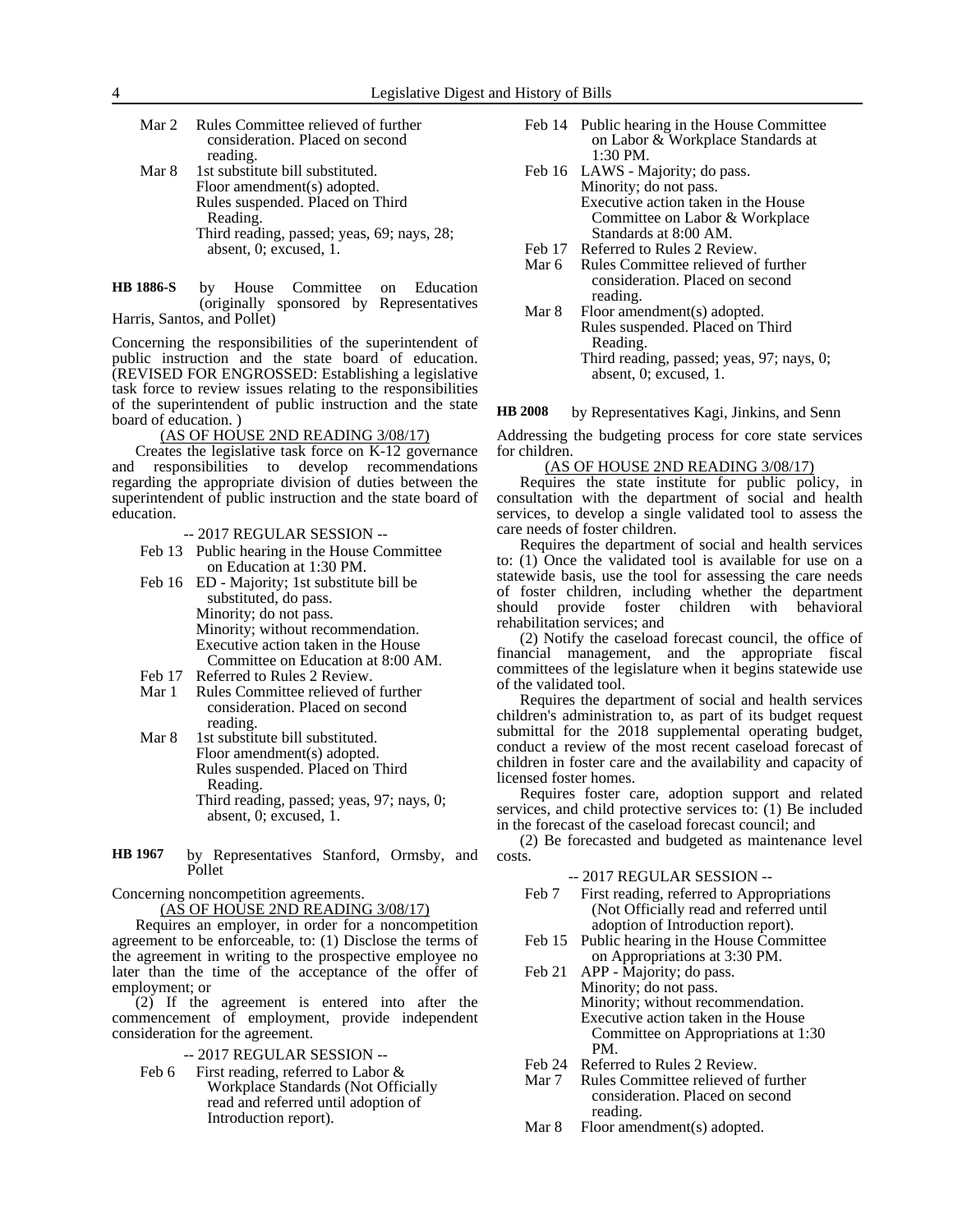Rules suspended. Placed on Third Reading. Third reading, passed; yeas, 61; nays, 36; absent, 0; excused, 1.

by Representatives Reeves, Barkis, Kilduff, Stokesbary, Blake, Hayes, Stanford, Steele, and Muri **HB 2142**

Concerning discover passes for state and national guard members.

Requires the department of fish and wildlife, the department of natural resources, and the parks and recreation commission, upon request to, provide one complimentary discover pass per year to a resident that is a member of the state guard or national guard as long as he or she: (1) Is an active full-time member; or

(2) Is a member whose status requires him or her to participate in drill training on a part-time basis.

- -- 2017 REGULAR SESSION --
- Mar 9 First reading, referred to Environment (Not Officially read and referred until adoption of Introduction report).

by Representatives Haler, Hansen, Holy, Stanford, and Muri **HB 2143**

Expanding opportunities for higher education students.

Creates the medical student loan program to increase the rural physician workforce in the state.

Requires the office of student financial assistance to administer the program.

Creates the medical student loan account.

-- 2017 REGULAR SESSION --

- Mar 9 First reading, referred to Higher Education (Not Officially read and referred until adoption of Introduction report).
- Mar 14 Scheduled for public hearing in the House Committee on Higher Education at 8:00 AM. (Subject to change)
- by Representatives Pollet, Cody, Ryu, Robinson, Jinkins, Kagi, and Peterson **HB 2144**

Concerning the taxation of vapor products.

Clarifies that the tax on tobacco products applies to electronic cigarettes, electronic devices, vape pens, and other vaping products.

Includes in the definition of "tobacco products" for purposes of chapter 82.26 RCW (tax on tobacco products): A product containing a solution or other consumable substance that contains tobacco or nicotine derived from tobacco that employs a mechanical heating element, battery, or electronic circuit that can be used to produce vapor from the solution or other substance.

-- 2017 REGULAR SESSION --

Mar 9 First reading, referred to Finance (Not Officially read and referred until adoption of Introduction report).

## **Senate Bills**

by Senators Wellman, Rolfes, Nelson, McCoy, Carlyle, Frockt, Palumbo, Liias, Billig, Hunt, Keiser, Pedersen, Conway, Saldaña, Darneille, Hasegawa, **SB 5023**

Delaying implementation of revisions to the school levy lid. (REVISED FOR ENGROSSED: Changing provisions relating to school district excess levies. )

(AS OF SENATE 2ND READING 3/08/17)

Extends current statutory policies on local enrichment through calendar year 2018 to promote a school district's ability to plan for the future during the 2017 transition period.

-- 2017 REGULAR SESSION --

- Jan 6 Prefiled for introduction.<br>Jan 9 First reading, referred to First reading, referred to Early Learning & K-12 Education.
- Mar 8 Committee relieved of further consideration. Placed on second reading. Floor amendment(s) adopted.

Rules suspended. Placed on Third

Reading.

Chase, Mullet, and Kuderer

Third reading, passed; yeas, 48; nays, 1; absent, 0; excused, 0.

-- IN THE HOUSE --

Mar 9 Read first time, rules suspended, and placed on second reading calendar. Rules suspended. Placed on Third Reading. Third reading, passed; yeas, 87; nays, 10;

absent, 0; excused, 1.

by Senate Committee on Commerce, Labor & Sports (originally sponsored by Senators Liias and Walsh) **SB 5145-S**

Equalizing differences between the liquor industries regarding certain sales of alcohol carrying a private label.

(AS OF SENATE 2ND READING 3/08/17)

Authorizes beer, wine, or spirits private label items to be produced, distributed, or sold by a person to the same extent that person is otherwise properly licensed to produce, distribute, or sell beer, wine, or spirits generally.

Authorizes a distillery, craft distillery, or licensee manufacturing spirits to produce and sell spirits carrying a private label exclusive to a restaurant or private club holding a certain license or a spirits retail licensee holding a certain license.

Requires a licensed spirits distributor, a licensed wine distributor, and a licensed beer distributor, to the extent it is reasonably practicable for the distributor to do so, to make a product available, that the distributor acquires for resale, to a person legally entitled to purchase the product.

-- 2017 REGULAR SESSION --

- Jan 19 Public hearing in the Senate Committee on Commerce and Labor & Sports at 1:30 PM.
- Feb 15 CLS Majority; 1st substitute bill be substituted, do pass.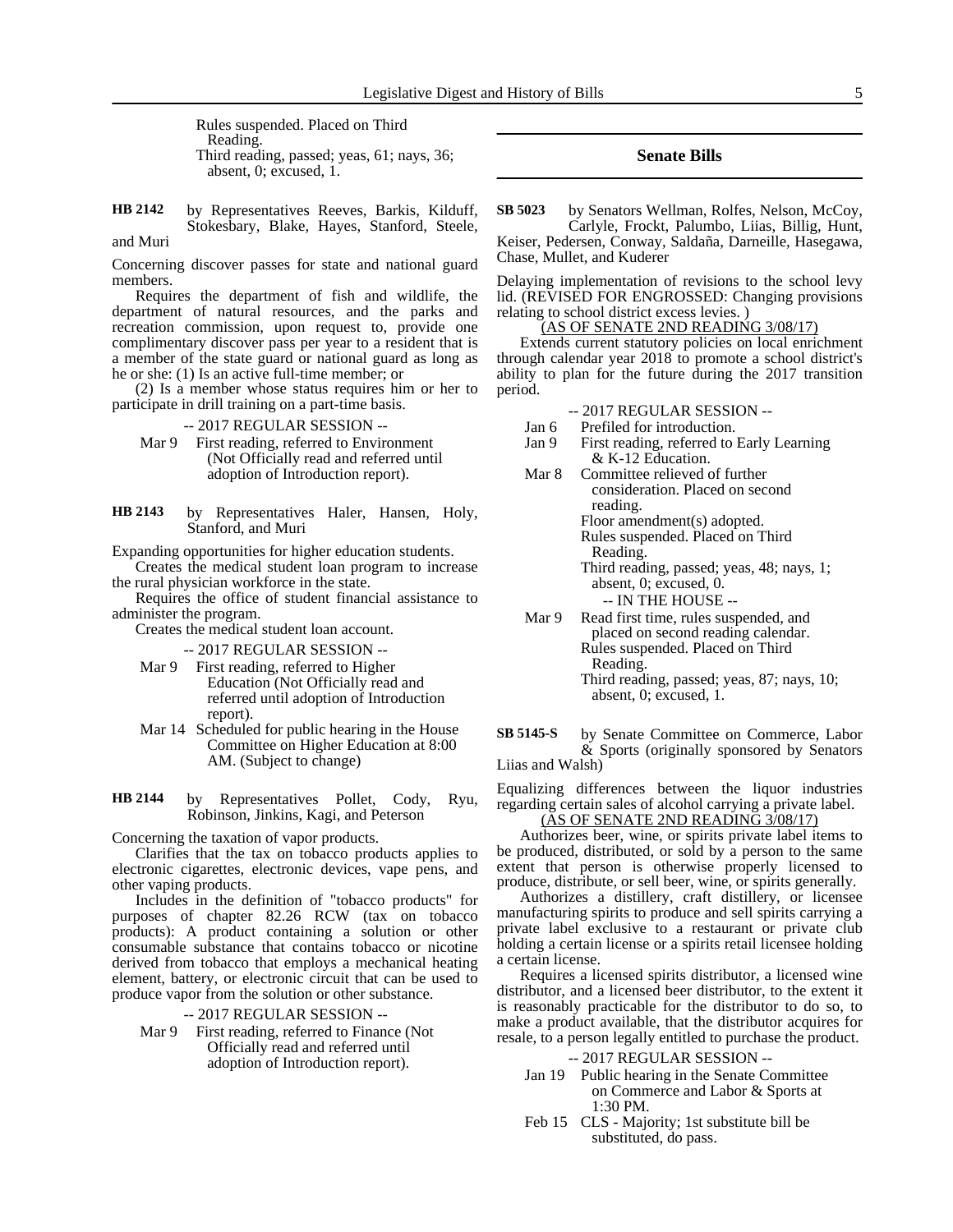Minority; without recommendation. Executive action taken in the Senate Committee on Commerce and Labor & Sports at 5:45 PM.

- Feb 17 Passed to Rules Committee for second reading.
- Mar 1 Placed on second reading by Rules Committee.
- Mar 8 1st substitute bill substituted. Held on second reading. Floor amendment(s) adopted. Rules suspended. Placed on Third Reading. Third reading, passed; yeas, 37; nays, 12; absent, 0; excused, 0.
- by Senate Committee on State Government (originally sponsored by Senator Honeyford) **SB 5645-S**

Concerning withdrawal of candidacy.

(AS OF SENATE 2ND READING 3/08/17)

Authorizes a declaration of candidacy to be filed until seventy-two hours after the close of business on the Monday following the last day for candidates to withdraw, if an incumbent officeholder who has filed for reelection later withdraws his or her candidacy.

- -- 2017 REGULAR SESSION --
- Feb 15 Public hearing in the Senate Committee on State Government at 8:00 AM.
- Feb 17 SGOV Majority; 1st substitute bill be substituted, do pass. Passed to Rules Committee for second

reading. Executive action taken in the Senate Committee on State Government at 8:00 AM.

- Feb 21 On motion, referred to Rules Green Sheet for second reading.
- Mar 6 Placed on second reading by Rules Committee.

Mar 8 1st substitute bill substituted. Floor amendment(s) adopted. Rules suspended. Placed on Third Reading. Third reading, passed; yeas, 49; nays, 0; absent, 0; excused, 0.

#### by Senate Committee on Financial Institutions & Insurance (originally sponsored by Senators Mullet, Fain, and Hobbs) **SB 5797-S**

Concerning the services and processes available when residential real property is abandoned or in foreclosure.

(AS OF SENATE 2ND READING 3/08/17)

Allows a certificate of abandonment to be obtained for a fee through the housing finance commission by using a form and subject to the terms and conditions developed by the housing finance commission in conjunction with the servicing industry, trustees, and civil legal aid.

Requires the housing finance commission to: (1) Determine the costs associated with the application process and set a reasonable application fee based upon these costs; and

(2) Notify the appropriate city, town, or county upon certificate issuance or upon receipt of notification from a servicer.

Increases the fee for a beneficiary on whose behalf a notice of trustee's sale has been recorded on residential real property and requires the fee to be remitted to the county auditor or recording officer instead of the department of commerce.

-- 2017 REGULAR SESSION --

- Feb 14 FI Majority; 1st substitute bill be substituted, do pass. Public hearing and executive action taken in the Senate Committee on Financial
- Institutions & Insurance at 8:00 AM. Feb 16 Passed to Rules Committee for second reading.
- Mar 6 Placed on second reading by Rules Committee.
- Mar 8 1st substitute bill substituted. Floor amendment(s) adopted. Rules suspended. Placed on Third Reading. Third reading, passed; yeas, 48; nays, 0; absent, 0; excused, 1.

by Senator Baumgartner **SB 5800**

Concerning obligations of mental health professionals. (AS OF SENATE 2ND READING 3/08/17)

Requires a mental health professional or an individual health care provider providing mental health services to a patient to warn of the patient's violent behavior only if the patient has communicated to the mental health professional or individual health care provider an actual threat of physical violence that poses a serious or imminent threat to the health or safety of a reasonably identifiable person.

- -- 2017 REGULAR SESSION --
- Feb 10 First reading, referred to Health Care. Feb 14 Public hearing in the Senate Committee
- on Health Care at 10:00 AM. Feb 16 HLTH - Majority; do pass.
	- Minority; do not pass. Minority; without recommendation. Executive action taken in the Senate Committee on Health Care at 10:00 AM.
- Feb 17 Passed to Rules Committee for second reading.
- Mar 1 Placed on second reading by Rules Committee.
- Mar 8 Floor amendment(s) adopted. Rules suspended. Placed on Third Reading. Third reading, passed; yeas, 33; nays, 16; absent, 0; excused, 0.

by Senate Committee on Agriculture, Water, Trade & Economic Development (originally sponsored by Senators Warnick, Chase, Walsh, Brown, **SB 5808-S**

Becker, Short, and Bailey)

Concerning agritourism. (AS OF SENATE 2ND READING 3/08/17)